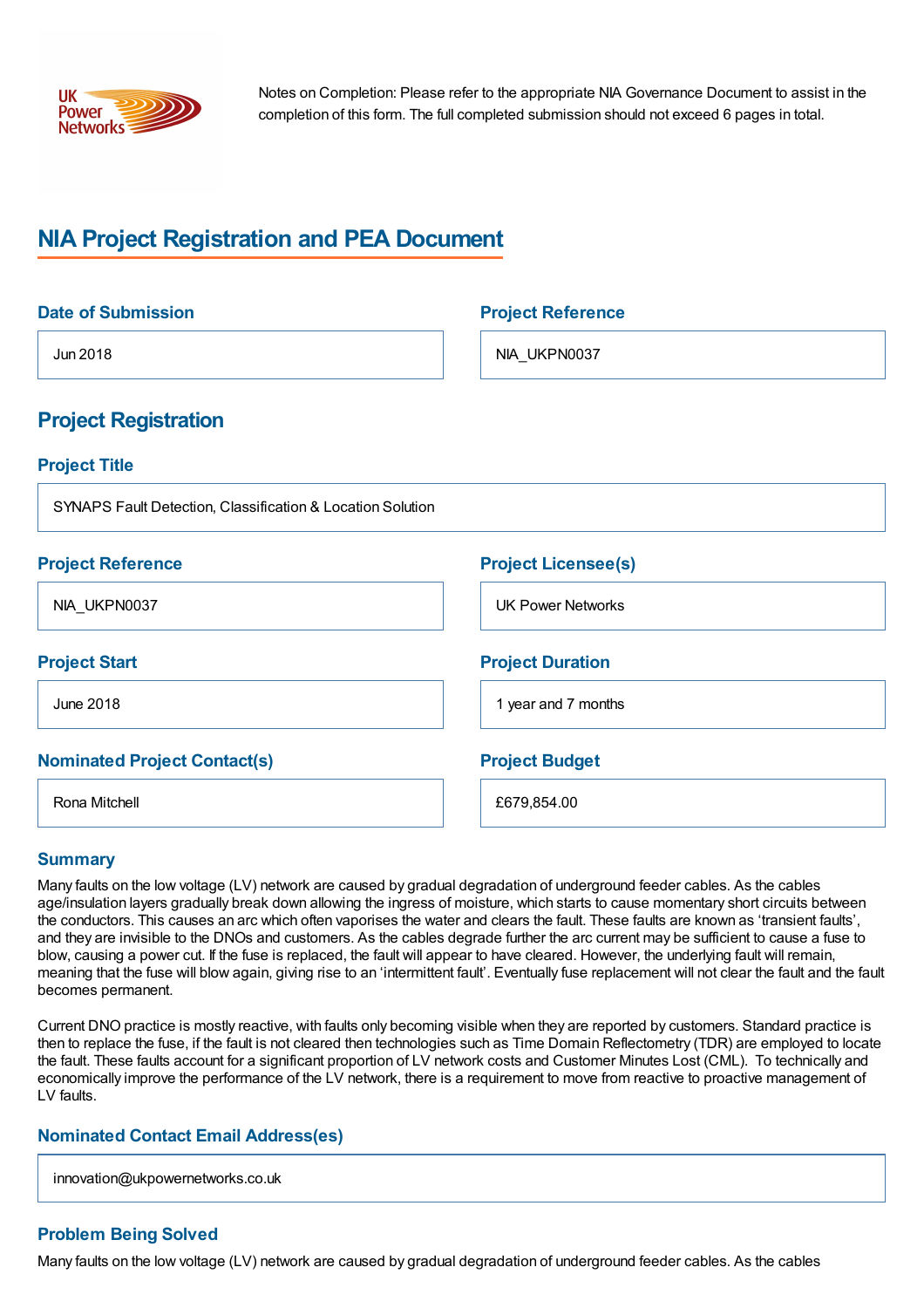age/insulation layers gradually break down allowing the ingress of moisture, which starts to cause momentary short circuits between the conductors. This causes an arc which often vaporises the water and clears the fault. These faults are known as 'transient faults', and they are invisible to the DNOs and customers. As the cables degrade further the arc current may be sufficient to cause a fuse to blow, causing a power cut. If the fuse is replaced, the fault will appear to have cleared. However, the underlying fault will remain, meaning that the fuse will blow again, giving rise to an 'intermittent fault'. Eventually fuse replacement will not clear the fault and the fault becomes permanent.

Current DNO practice is mostly reactive, with faults only becoming visible when they are reported by customers. Standard practice is then to replace the fuse, if the fault is not cleared then technologies such as Time Domain Reflectometry (TDR) are employed to locate the fault. These faults account for a significant proportion of LV network costs and Customer Minutes Lost (CML). To technically and economically improve the performance of the LV network, there is a requirement to move from reactive to proactive management of LV faults.

## **Method(s)**

The SYNAPS (synchronous analysis and protection system) solution will be deployed in substations and feeder link-boxes or feeder pillars. It applies innovative algorithms to power waveforms in order to detect and classify fault events.

SYNAPS uses state-of-the-art advanced statistical signal processing and machine learning algorithms to identify unique features of LV feeder cable faults (including early transient so called 'pecking' faults). A high sample rate detector is then employed to identify faults, when a manifesting fault is detected the sensor records the fault waveform and transmits to the server software for further processing. The server software classifies fault type and location (target accuracy 3m) utilising Powerline Technologies (PLT) proprietary algorithms.

Existing solutions use voltage/current analysis that give an approximate location of the fault, which is then pinpointed with gas sniffers and thermal cameras. These techniques are mainly used for permanent faults and the equipment; when used en masse is expensive.

SYNAPS could enable DNOs to make significant reductions in the cost of LV network operation, replacing expensive and manpower intensive operations with automated procedures. The detection and location of faults at an early stage, before they become permanent, will facilitate proactive planned maintenance, rather than expensive reactive emergency action. Faults can be detected, classified and located before a fuse failure, giving the DNO the opportunity to repair the fault before or immediately after the first fuse failure.

#### **Scope**

The project will seek to validate and trial the SYNAPS LV fault detection, classification and location solution. The project will cover technology validation and demonstration on an operational network taking the solution from TRL4 to TRL6.

Stage 1: Technology validation (TRL5 Technology Demonstration)

Stage 2: Prototype design for testing on the LV network. SYNAPS demonstration in a working environment (TRL6 Technology Demonstration)

## **Objective(s)**

Stage 1 Objectives – SYNAPS Technology Validation at Power Networks Demonstration Centre (PNDC) (TRL5)

- Demonstrate a two-unit SYNAPS system
- Test SYNAPS technology at PNDC
- Validate technology and prove it can detect, classify and locate faults to required level of performance
- Collect and analyse data to facilitate improvements in algorithms
- Collect and analyse data to facilitate future improvement of LV network simulation model

• Preparation for Stage 2

Stage 2 Objectives – Demonstration of SYNAPS operation in a working environment on UKPN network (TRL6)

• Enhance SYNAPS algorithms and demonstration system based on PNDC report

• Understand network interface/connection requirements

• Two pairs of sensors will be delivered to the participating DNOs (one set for UK Power Networks & one set for SSEN) for operation on actual LV network

• Design concept and specification for link box/substation sensor (including transducer)

- Document the cable calibration procedure
- Enhancement of LV network simulation model to include cable calibration
- Demonstration of prototype SYNAPS sensors on feeder(s) chosen jointly with UK Power Networks and SSEN (detection,

classification and location of faults on feeders with known issues) installation for duration of demonstration only and supported by personnel from the manufacturer and the DNOs.

-Incudes detailed site surveys to establish optimal locations for prototype SYNAPS system

-Deployment of prototype SYNAPS system on problematic feeders with known faults

-SYNAPS will be used in conjunction with traditional fault location instruments, such as TDR and cable sniffers, in order to validate location results when faults become permanent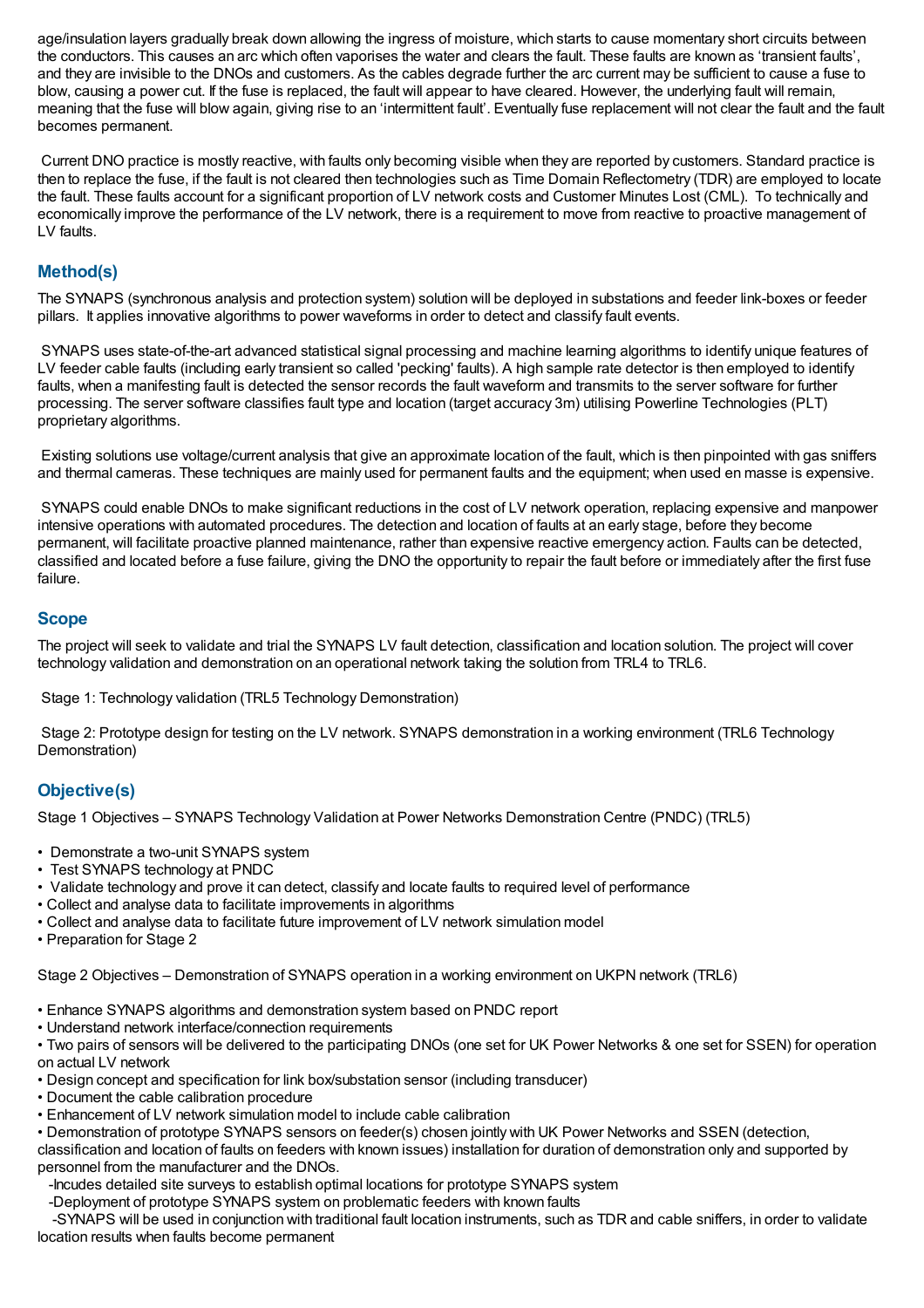## **Consumer Vulnerability Impact Assessment (RIIO-2 Projects Only)**

n/a

## **Success Criteria**

Demonstrate the following:

- 1. Determine whether the SYNAPS system can reliably detect transient faults on LV networks
- 2. Determine whether the SYNAPS system can accurately classify faults on an LV network
- 3.Determine if the SYNAPS system can locate faults on an LV network with a precision similar to or better than existing technologies.
- 4.Demonstrate installation on an operational LV network
- 5.Document network installation requirements, including learnings from the initial live network usage.

#### **Project Partners and External Funding**

Scottish and Southern Electricity Networks, Powerline Technologies Ltd. and the Energy Innovation Centre.

#### **Potential for New Learning**

The main learning, from stage 1 & 2, that will be shared with other DNOs is expected to include:

• How the SYNAPS system can be used for early detection, classification and location of pre-faults (transient, 'pecking' faults) on a live network

- The reliability with which the equipment can detect early transient and permanent faults using the system
- The reliability of characterisation of faults
- The accuracy of fault location using the SYNAPS system.
- Standards and specifications related to the SYNAPS system that are required for network installation.

This will demonstrate the capability of the pre-emptive fault detection solution.

#### **Scale of Project**

At this stage of product development, the decision to trial the device at the PNDC is helping to de-risk the project. If Stages 1 and 2 of this project are successful, then wider scale trials may take place.

#### **Technology Readiness at Start**

TRL4 Bench Scale Research

#### **Geographical Area**

Trials will take place on the PNDC network and on selected UK Power Networks and SSEN networks.

#### **Revenue Allowed for the RIIO Settlement**

There was no revenue allowed in the RIIO settlement for investigating innovative ways of detecting, classifying and locating intermittent faults.

#### **Indicative Total NIA Project Expenditure**

£679,854

## **Technology Readiness at End**

TRL6 Large Scale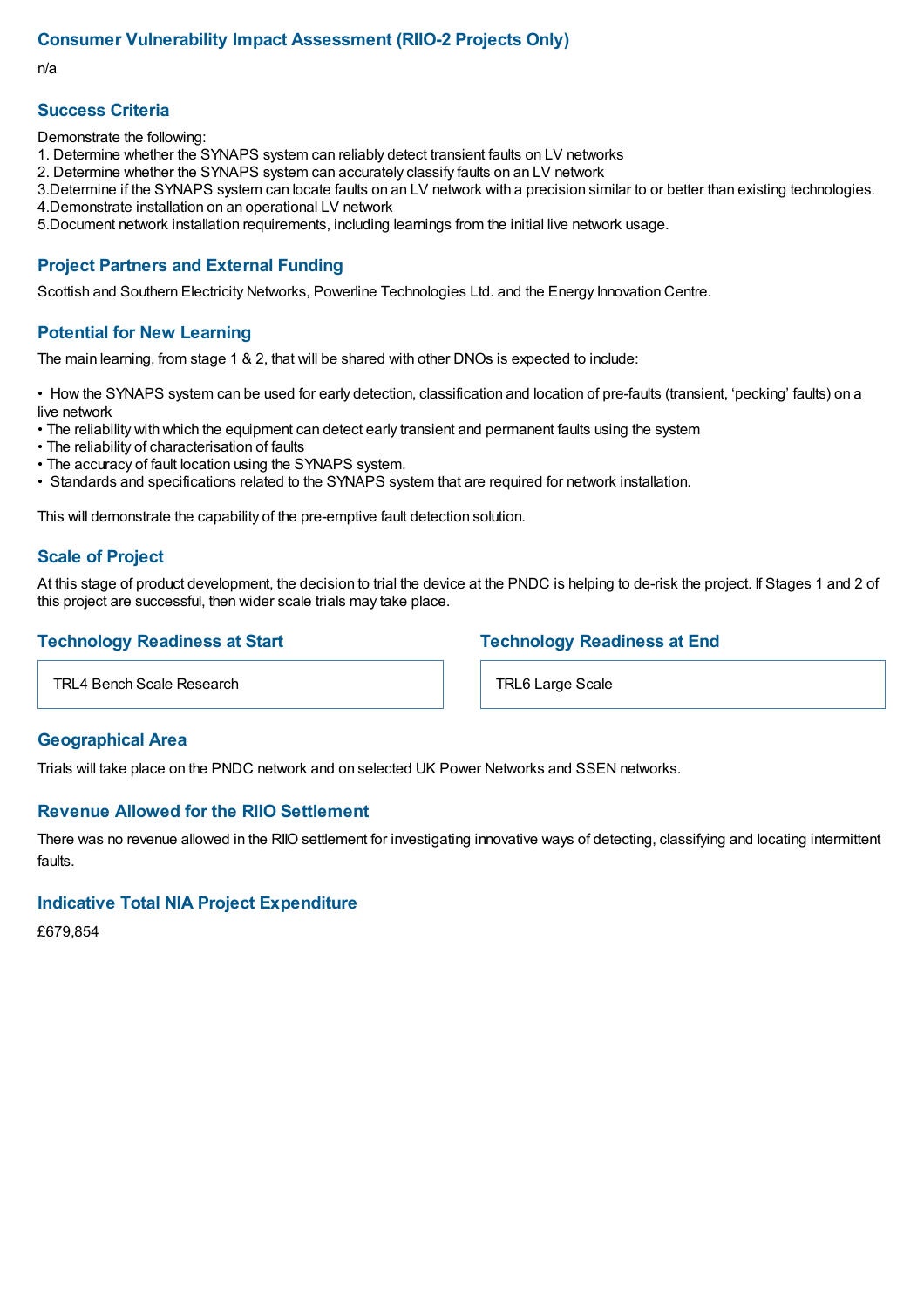## **Project EligibilityAssessment Part 1**

There are slightly differing requirements for RIIO-1 and RIIO-2 NIA projects. This is noted in each case, with the requirement numbers listed for both where they differ (shown as RIIO-2 / RIIO-1).

## **Requirement 1**

Facilitate the energy system transition and/or benefit consumers in vulnerable situations (Please complete sections 3.1.1 and 3.1.2 for RIIO-2 projects only)

Please answer **at least one** of the following:

#### **How the Project has the potential to facilitate the energy system transition:**

n/a

## **How the Project has potential to benefit consumer in vulnerable situations:**

n/a

#### **Requirement 2 / 2b**

Has the potential to deliver net benefits to consumers

Project must have the potential to deliver a Solution that delivers a net benefit to consumers of the Gas Transporter and/or Electricity Transmission or Electricity Distribution licensee, as the context requires. This could include delivering a Solution at a lower cost than the most efficient Method currently in use on the GB Gas Transportation System, the Gas Transporter's and/or Electricity Transmission or Electricity Distribution licensee's network, or wider benefits, such as social or environmental.

## **Please provide an estimate of the saving if the Problem is solved (RIIO-1 projects only)**

As stated before in the problem a significant proportion of LV costs and customer minutes lost (CML) are attributed to permanent LV faults.

If the SYNAPS system is successful and is rolled out to business-as-usual, the following benefits are estimated:

- 50% of LV faults could be prevented

- 25% of LV faults could be precisely located

## **Please provide a calculation of the expected benefits the Solution**

Base Cost: £0 Method cost per DNO: £339,927 Benefits/Savings as a result of CI/CML benefits, quicker repair due to fault location improvements and avoided costs of LV repairs due to prevented faults: £394,498 NPV: Base Cost - (Method Cost - Benefits): £54,571

#### **Please provide an estimate of how replicable the Method is across GB**

The solution is applicable to all GB network operators and could be applied to all underground LV networks.

## **Please provide an outline of the costs of rolling out the Method across GB.**

To roll the method out across GB, there will be cost associated with the equipment and with training of staff to use the SYNAPS system. After the trial, the unit cost of equipment is expected to be in the region of £10,000.

## **Requirement 3 / 1**

Involve Research, Development or Demonstration

A RIIO-1 NIA Project must have the potential to have a Direct Impact on a Network Licensee's network or the operations of the System Operator and involve the Research, Development, or Demonstration of at least one of the following (please tick which applies):

 $\blacktriangledown$  A specific piece of new (i.e. unproven in GB, or where a method has been trialled outside GB the Network Licensee must justify repeating it as part of a project) equipment (including control and communications system software).

 $\Box$  A specific novel arrangement or application of existing licensee equipment (including control and/or communications systems and/or software)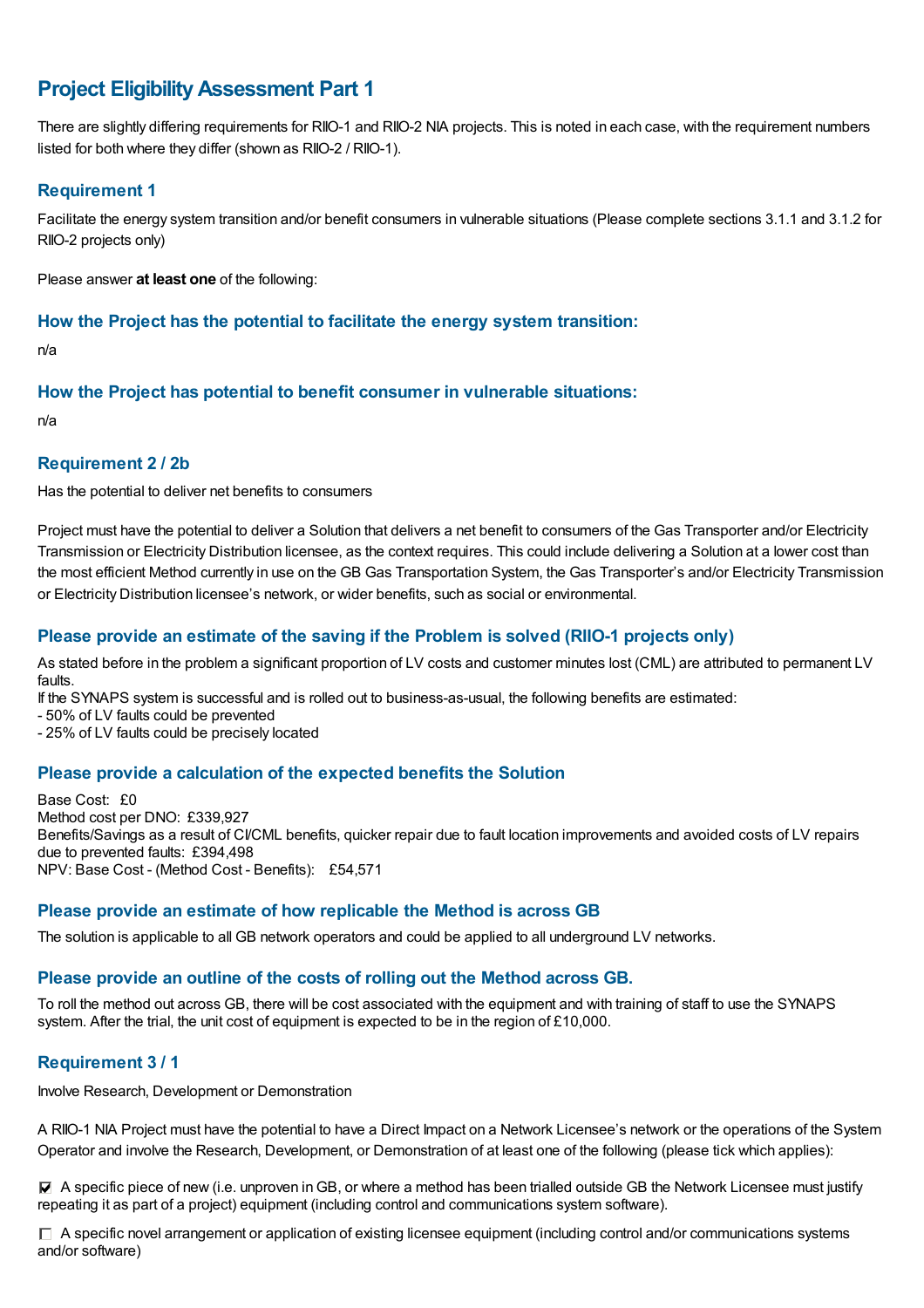$\Box$  A specific novel operational practice directly related to the operation of the Network Licensees system

A specific novel commercial arrangement

RIIO-2 Projects

 $\Box$  A specific piece of new equipment (including monitoring, control and communications systems and software)

 $\Box$  A specific piece of new technology (including analysis and modelling systems or software), in relation to which the Method is unproven

 $\Box$  A new methodology (including the identification of specific new procedures or techniques used to identify, select, process, and analyse information)

 $\Box$  A specific novel arrangement or application of existing gas transportation, electricity transmission or electricity distribution equipment, technology or methodology

 $\Box$  A specific novel operational practice directly related to the operation of the GB Gas Transportation System, electricity transmission or electricity distribution

 $\Box$  A specific novel commercial arrangement

#### **Specific Requirements 4 / 2a**

**Please explain how the learning that will be generated could be used by the relevant Network Licensees** n/a

## **Or, please describe what specific challenge identified in the Network Licensee's innovation strategy that is being addressed by the project (RIIO-1 only)**

n/a

**Has the Potential to Develop Learning That Can be Applied by all Relevant Network Licensees** 

#### **Is the default IPR position being applied?**

**Ves** 

## **Project EligibilityAssessment Part 2**

#### **Not lead to unnecessary duplication**

A Project must not lead to unnecessary duplication of any other Project, including but not limited to IFI, LCNF, NIA, NIC or SIF projects already registered, being carried out or completed.

#### **Please demonstrate below that no unnecessary duplication will occur as a result of the Project.**

This project is being carried out collaboratively between UK Power Networks and SSEN with assistance from the Energy Innovation Centre.

The project technology providers, PowerLine Technologies are familiar with the work carried out under previous projects such as the TP22, Kelvatek Bidoyng and also Northern Powergrid project, FORESIGHT – LV pre-fault recognition and management. There is no replication or duplication in this project as it is utilising a completely different type of technology than has been used in other LV fault projects which has the potential to deliver improved results.

#### If applicable, justify why you are undertaking a Project similar to those being carried out by any other **Network Licensees.**

n/a

## **Additional Governance And Document Upload**

## **Please identify why the project is innovative and has not been tried before**

Traditionally LV fault location has used well known techniques such as impulse reflection and volt drop. SYNAPS provides innovative and sophisticated real-time fault monitoring, diagnosis and location capability using unique state-of-the art machine learning algorithms to detect, classify and accurately locate fault conditions by examining voltage and current waveforms from multiple locations in real-time. This has not been used previously, because machine learning technology was not advantageous in technology or cost.

## **Relevant Foreground IPR**